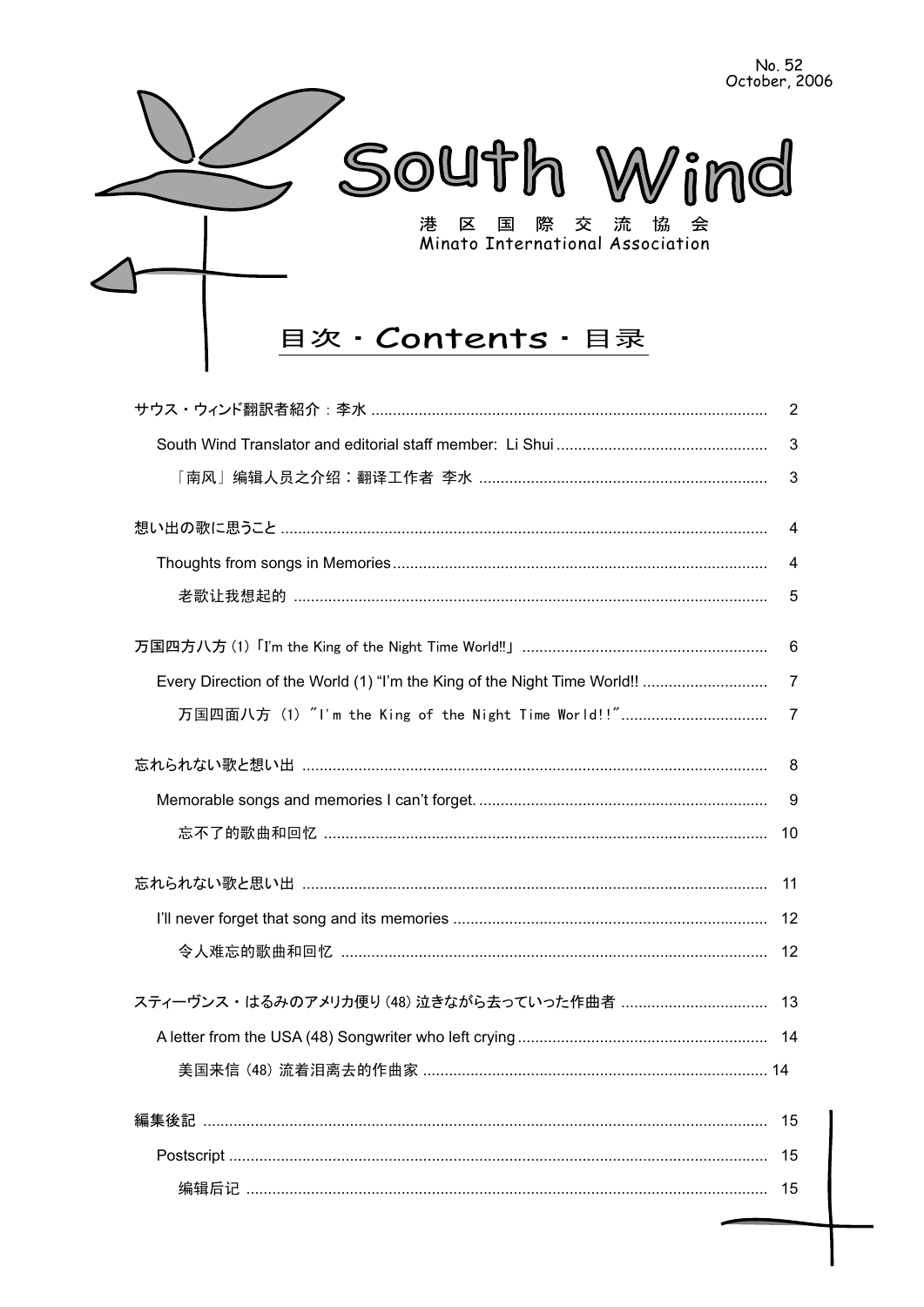South Wind

# **▪ サウス・ウィンド編集スタッフ紹介 ▪ South Wind Editorial Staff** ▪

■ 「南风」编辑人员之介绍 ■

# **サウス・ウィンド翻訳者紹介:李水**

MIA (港区国際交流協会)会員になってから、二年たった。最初の半年は送られてくる会報を読む「read only」の会員だったが、今では毎月のミーティングに通うほどになった。この素晴らしい出来事は、交流委 員会の委員長に連れていって頂いた MIA のプログラムの一つ、鎌倉ハイキングから始まった。その時から SW (South Wind) の翻訳メンバーになり、更に図々しく「新年こそ」という題で文章を発表してしまった。 この文章が完成するまでにほぼ全員の編集メンバーに助けて頂いたことは、来日以来もっとも親切にされた 経験だった。

新年には New year Party に呼ばれた。この役立たずの僕に精彩な show を見せてくれたスタッフの組織 力に感心して、感動の涙をこらえながら会場の三田 NN ホールを去った。

私が一番落ち着いて参加できるのは LRJ (Let's Rediscover Japan) だ。なぜなら、お喋り好きな僕が黙 ることができるのは自分の下手な英語を話さなく済むこの会だけだからだ。僕にはスピーチの 9 割が分から ないので、リアクションも一歩遅れる。例えジョークでも、皆さまの笑顔をみてから笑い始める。それでも LRJ に嵌った。家紋、浄瑠璃、江戸しぐさ、日本画、仏教等さまざまな上品なタイトルで、コンテンツでも 大学の研究に勝るものばかりだ。

そして LCJ (Let's Chat in Japanese)でも美しい日本語で LRJ のように日本の文化の紹介をして頂きた いと思う。

恒例のイベント以外では、私は三国志に関する語り合いに参加している。この MIA 小グループ活動には 素晴らしいメンバーが揃っており、毎回専門家に負けないような宿題が出されている。お陰で日本語の三国 志系小説を繰り返して読むようになった。

誘われているけれども、まだ参加していないイベントは一杯ある。考えるだけでも興奮してしまう。例 えば「国別紹介」。ポーランド、パナマ、カンボジア・・・、この三田 NN ホールで世界一周することもで きる。中高生の大使館訪問では、港区から出なくてもあの神秘的な小さな国サンマリノへ行ってしまうこと もできる。

最後に、いつも我侭な僕を許してくださっている各委員会の委員長はじめ事務局の方々にも感謝を申し 上げたい。そして皆さまといつまでも MIA のイベントを enjoy したいと思う。

## 英語で異文化再発見 / **"Let's Rediscover Japan"**

港区国際交流協会では、英語による「異文化再発見」の会を毎月原則第二または第三土曜日に開いて います。

日本について、知っていると思っていても、まだ見落としていることがあるかもしれません。また、海外 のことを知ることで、日本のことを知ることもあるかもしれません。

このプログラムでは、毎回、スピーカーが一つの話題を提供します。スピーカーのお話を聞くだけで なく、参加者同士のフリーディスカッションの時間もあります。

興味をお持ちの方、ぜひ一度ご参加ください。新しい発見があるかもしれません。

日にち: 11月18日 (土)、12月2日 (土)、2月17日 (土) 午後1時30分~3時30分 (1月は休会)

場 所: 三田 NN ホール スペース D(港区芝 4-1-23)

This program for rediscovering Japan is conducted in English. Meetings are held monthly on the second or third Saturday. Can you fully and confidently express yourself when discussing Japan and your own country? There may be some things you have overlooked or features which you will want to reexamine after hearing someone else's ideas. Meetings include time for free discussion among participants. Everyone is welcome!

Date: Saturdays, November 18, December 2 and February 17 (no meeting in January)

Time: From 1:30 p.m. to 3:30 p.m.

Place: Mita NN Hall, Space D, 4-1-23 Shiba, Minato-ku, Tokyo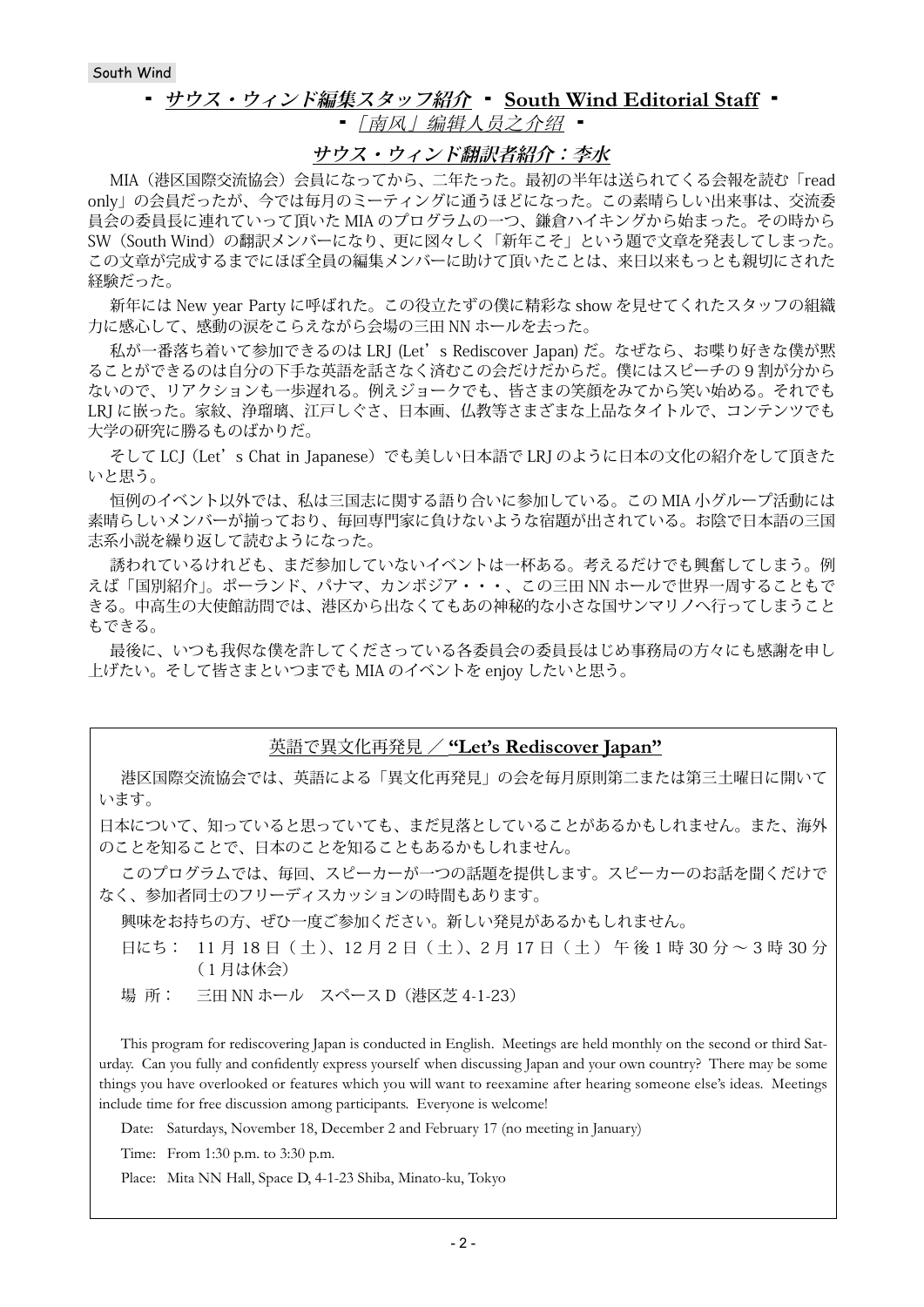#### **South Wind Translator and editorial staff member: LI Shui**



Two years have passed since I joined MIA. For the first half a year, I merely received leaflets and printings and read these fliers. Today, however, I try to attend the most of the monthly meetings. My first awakening was my participation in the Kamakura hike, one of MIA's annual events recommended by the committee leader. The hike was just wonderful and soon after the event, I decided to work for MIA and volunteered to be a member of the translation committee for South Wind (SW). Soon after, I bravely wrote an essay under the title "New Year for Sure!" It was my first time in Japan to receive kind and valuable advice from the committee members.

In the new year, I was invited to the New Year's Party. The party was so well organized and all programs were beautifully carried out to attract visitors while I was standing at the corner helpless, not knowing what to do. I was strongly impressed by the ability of staff members to organize such programs and left the hall suppressing my swelling emotion.

LRJ (Let's Rediscover Japan) is the meeting I like the most. The reason is that I do not have to speak much. I know I'm talkative and I want to

talk, but unfortunately I cannot understand English well. Almost 90% of the speeches slip past my brain so I have no way of talking. My reaction to a joke by the speaker is a few seconds later than others because I know the joke only after seeing others laughing, yet not knowing the contents of the joke. Nevertheless, I'm enchanted by LRJ. The topics taken up by the speakers, such as family crests, joruri, Edo gestures and behavior, Japanese paintings, Buddhism, etc., etc. are not only attractive as topics but are considered to be standard knowledge among modern Japanese. The LCJ (Let's Chat in Japanese) meeting held from 11:00 am to 12:30 on the same day is also attractive. I hope LCJ will take up similar topics in beautiful Japanese language.

Aside from these regular meetings, I often join another discussion circle. At the moment, the circle is discussing historical stories in China such as Sanguo Zhi (Chronicles of the Three Kingdoms). Members of this circle are serious and homework is imposed on members. The homework is graded and I have to read stories relating to Sanguo Zhi in Japanese over again.

There are other events that I cannot attend though I'm invited. The "Introducing a Country Day" is one. Honduras, Poland and Panama were introduced since last year and Cambodia will be introduced soon. I feel I can travel all over the world in a room at Mita NN hall. By visiting embassies together with middle and high school students, we can visit a small but mysterious country, like San Marino, without leaving Minato City.

Lastly, I'd like to express my sincere appreciation to all my friends, committee and office staff members, for accepting me as I am. It is my earnest desire to continue attending the meetings and events with MIA as long as I can.

[Translated by: A. KUSHIMA]

## 「南风」编辑人员之介绍:翻译工作者 李水

成为 MIA 会员已近二年了。最初的半年只是读读送来的会报而已, 现在竟然变成了每月出席委员会会议的 积极分子了。这样的好事情, 是从 MIA 的「镰仓散步」活动开始的, 那次是跟着交流委员会的委员长去的。从 那个时候开始 我成了「南风」的志愿翻译者,后来甚至厚着脸皮在「南风」上发表了题为「正是新年」的文章。 这个文章的完成得到了几乎是全体编辑成员的帮助,更是来日以来经历过的最为亲切的体验。

新年我被邀请参加了 MIA 的新年联欢会。像我这样的没有任何特长的人,几乎帮不上多少忙。尽管只是通 过欣赏这场精采的表演, 就让我对主办者的组织力佩服地五体投地, 一边忍感动的眼泪一边离开了作为会场的 三田 NN 大厅。

我一直能够参加的活动是 LRT(日本再发现)。原因就是, 在这个只准讲英语的活动里, 不擅长的英语让喜 欢说话的我也不得不静静的听。因为讲演的9成是我不明白的,反映也落后一步。即使笑话,也得观察大家的 笑容之后才开始笑。尽管如此我还是迷上了 LRJ 。家徽,净琉璃,江户商人道,日本画,佛教等各种各样的高 雅的标题,内容也不亚于大学里的研究。我希望在 LCJ(日语聊天活动) 象 LRJ 一样地 用美丽的日语来介绍 日本的文化。

除了惯例的活动以外,我还参加着有关三国志小说的聊天会。这个MIA 小组活动有着非凡的成员,凡乎每 回都会提出专家级的作业。因为这个原因我反复读着日语的三国志系小说。

即使被邀请,还没来得及参加的活动还有许多。光是想想就够兴奋得了。譬如「国别介绍」, 波兰, 巴拿马, 柬埔寨……, 就好像能在这个三田 NN 大厅里绕世界一周一样。中学生的大使馆访问, 就好像即使不出港区也 可以去那个神秘的小国圣马力诺一样。

最后,请允许我向那些一官对我表示理解的各委员会的委员长和事务局的各位说声感谢。并且我希望我可 以一直和大家一起享受 MIA 的各项活动。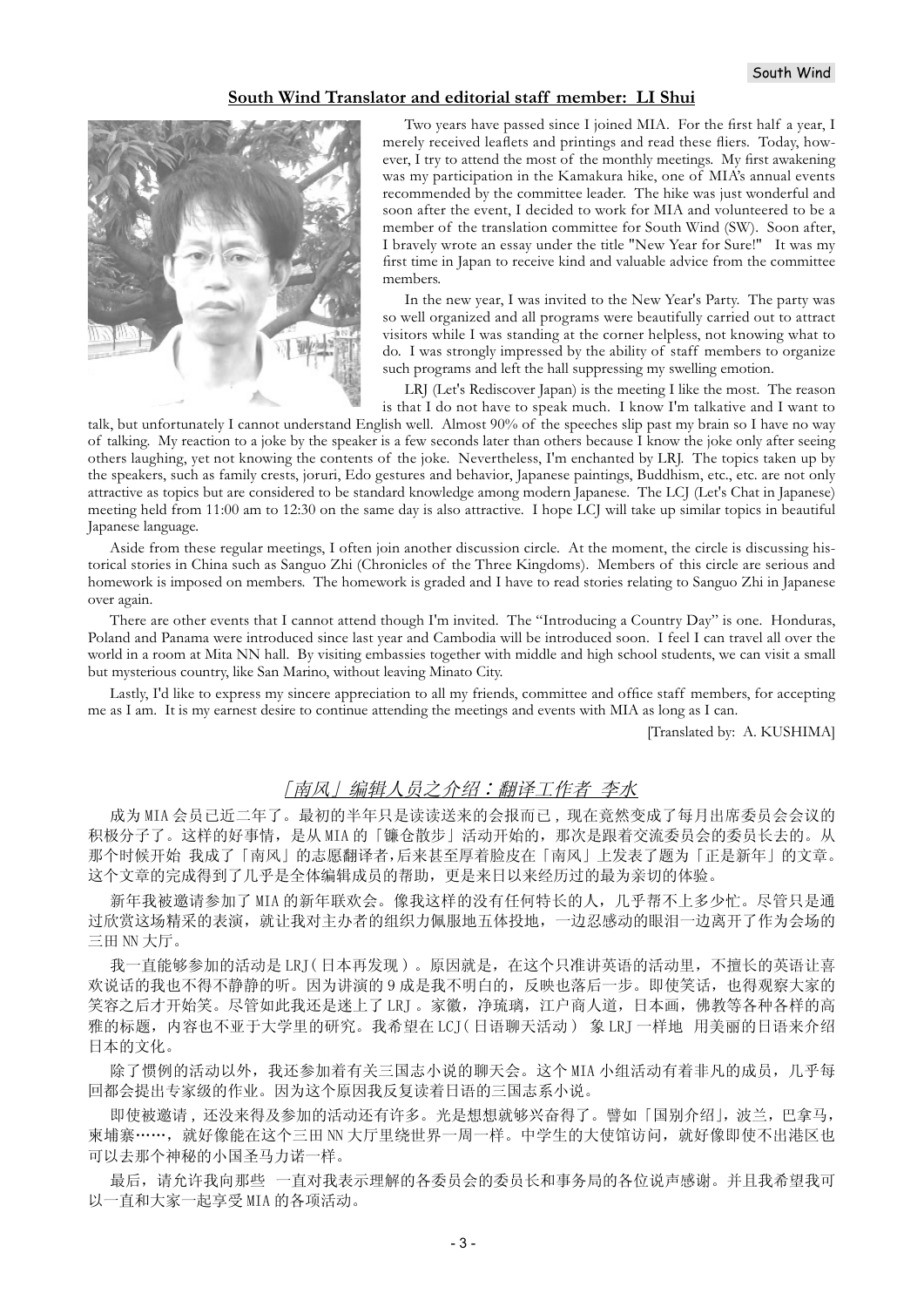# **想い出の歌に思うこと**

子どものときアフリカで日本人学校に通ってい たことがある。小学校だったが週に 1 回英語の時 間があった。イギリス人の女の先生が来ていた。教 科書や日本語を使わない楽しい授業だった。先生は エーデルワイスの歌を教えてくれた。ところどころ 意味のわからない言葉があったが幼かったのでその まま耳で覚えてしまった。子どもの記憶力はたいし たもので大人になってもこの歌だけは英語の歌詞を 忘れない。今の私はサックスを吹くのが趣味だ。夕 方の公園でエーデルワイスを吹いていたら通りかか りの女の子からアンコールを受けた。小さい頃にい い曲を覚えることには意味がある。

そういえば私はスワヒリ語の歌を部分的に歌え る。これもそのころの思い出だ。どうやって歌詞を 知ったのか覚えていないが学校の行き帰りのバスの 中で同級生とよく歌った。今でも機会があればその 言葉の人たちに歌ってあげたい。最近ではイタリア と日本で気軽に披露した。単純に場が盛り上がるの でお互いに楽しい。海外在住の間にその国の歌を覚 えることをおすすめする。子どもは音を正確に大人 は意味を理解しながら覚えられる。それは自国にい ながらCDで覚えるより深い行為だ。ずっと後でそ う気づいた。

歌は芸術である。言葉は芸術ではない。世界に はたくさんの言葉がある。普通その言葉を知らな ければ思いを伝え合うことはできない。しかし歌に すれば言葉がわからなくても意味や雰囲気を感じ取 ることができる。感動することができる。世界のど こでも楽しい歌詞は明るく悲しい歌詞は暗く歌うも のだ。心を音にのせる。表情や踊りで相手の感覚に 訴える。そんな原始的な表現こそが万国人に通じる 世界の財産だと思う。近年国連が各国の優れた芸術 を世界文化遺産として積極的に認定するようになっ た。それにはこんな考えが背景にある気がする。

#### **Thoughts from songs in Memories**

Shiori ITO

When I was a child I attended a Japanese school in Africa. A British lady came once a week to teach us English. She used neither textbooks nor Japanese but her class was full of fun. One day she brought a tape player and introduced us to the song "Edelweiss" with lyrics written on the blackboard. The song had a beautiful melody and hearty words. Although there were some words I knew did not know I memorized the sounds. A child's memory is surprising as I have never forgotten this English song. As I grew up my hobby was playing the saxophone. On a recent late afternoon a girl passing by a public garden gave my sax an encore for "Edelweiss." I was overcome by the feeling that a person should learn good songs, even when young.

I can sing a couple of songs in Swahili as well. They are also part of my childhood memories, though who taught them to me is now uncertain, but I used to sing them on the school bus with my mates. If I have a chance to meet someone who speaks the language I am willing to sing the songs for her. Actually I have sung them in Italy and Japan. It made for some funny moments and we strangers enjoyed the songs. Learning local songs abroad is nice. A child can remember the sounds as accurately as she hears. An adult

can do so while imagining what the lyrics mean. When in a foreign country taking some relaxing time to remember the local songs deepens the experience more than trying to remember foreign songs in your comfy native country. I found this out much later.

Music is an art form but language is not. There are many languages and people communicate by choosing a language they share. Without a common language we cannot exchange thoughts and ideas. An arty feeling however is one understood by everyone. We are even moved by songs in a foreign language. Wherever you are on the globe, singers normally sing merry songs cheerfully and sad songs depressingly. Melodies and lyrics have their own language. They impress us with facial and body movements. This sort of artistic expression might look primitive but it is the simplest and greatest force which all human beings can naturally understand. The United Nations appear to be positive in declaring world cultural heritages on member countries' excellent art styles including music as a whole. An empathetic appreciation of one earth one world could be behind this move.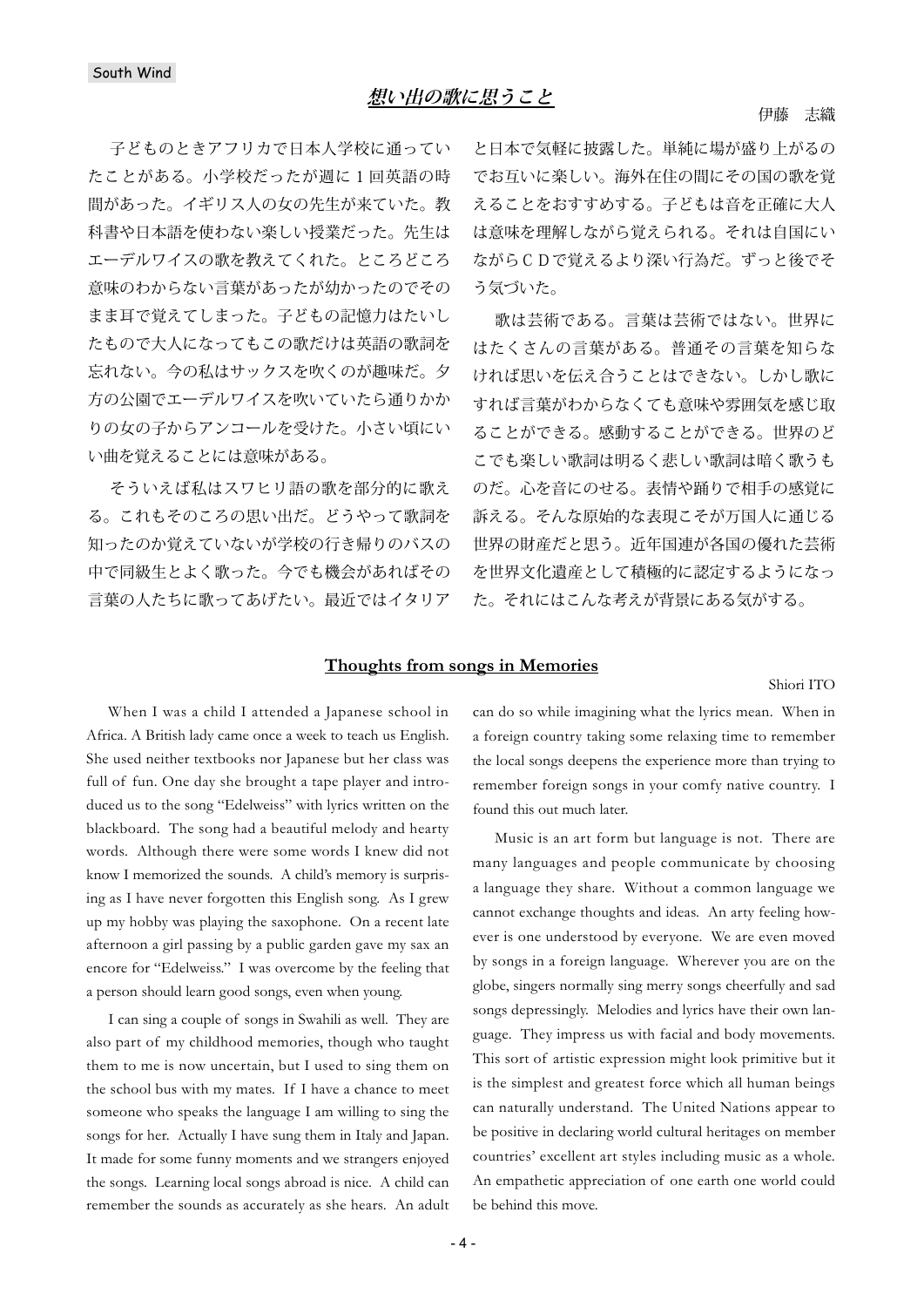## 老歌让我想起的

#### 伊藤 志织

小时候在非洲的日本人学校上过学。尽管是小学但 一周有上一次英语课。并且是由英国人的女老师来教 的。不用教科书也不用日语照样很开心。是艾迪尔华 兹的歌,虽说歌词中有些不懂的地方但因年少记忆力 好一下子就记住了。这种儿时的记忆一直延续到我长 大成人后都没忘记这首歌的英文歌词。现在吹萨克斯 管是我的个人爱好。一到晚上便在公园里吹一曲那首 歌,不时会博得过路女孩的喝采。小时候记住一首好 曲子实在是很有意义的。

这样说来斯瓦希里语的歌我也能唱一些。这也是 那时候的记忆。自己是怎么记住歌词的已记不太清了, 只记得在上学校回来的汽车里和同年级的同学们经常 唱的。如果有机会的话真想唱十一曲。最近在意大利、 日本都轻轻松松地唱过一回。当时会场的气氛因此一 下子就变得热闹起来大家彼此都很高兴。所以我建议 住在国外的时候多记些这个国家的歌曲。小孩能准确 地记住音符就象大人能领会歌词的意思一样。这比在 自己国家听 CD 记住这首歌更好。这是我过了很久很 久以后才发觉感受到的。

唱歌是一种艺术。但语言就不是。世界上有许多语 言。一般来说不懂这门语言是不可能沟通的。但是如

果是歌曲的话即便不懂语言也能感受到它所表达的意 思。并能为之感动。世界上任何国家或地区都有今人 高兴或令人悲伤的歌曲。心随曲动。通过表情, 舞蹈 来反应对方的感受。我觉得这种原始的表现方式正是 通世界的财富所至。近年来联合国正积极地把这种艺 术的精华做为世界文化遗产来认定。或许在这后面有 以上所述的思想文化背景吧。

[翻译:王晓菁]



# **日本語で話す会 / "Let's Chat in Japanese"**

港区国際交流協会では、日本語を勉強していても実際に話す機会がない外国人の方、新しく友だちを つくりたい、話題に興味をお持ちの外国人の方を対象に「日本語で話す会」を毎月1回、土曜日に開いて います。LCJ ボランティアスタッフがお待ちしております。ぜひ一度、ご参加ください。

日にち: 11月18日 (土)、12月2日 (土)、2月17日 (土) 午前11時~午後12時30分 (1 月は休会)

場 所: 三田 NN ホール スペース D (港区芝 4-1-23)

If you do not have any opportunity to speak it out in spite of studying Japanese, or if you want to make friends, and have an interest in discussion/exchange of opinions, you are welcome to join our LCJ, "Let's Chat in Japanese," meeting. Let's have great fun chatting in Japanese!! Feel free to join us.

Date: November 18, December 2 and February 17 (no meeting in January)

Time: From 11:00 a.m. to 12:30 p.m.

Place: Mita NN Hall, Space D, 4-1-23 Shiba, Minato-ku, Tokyo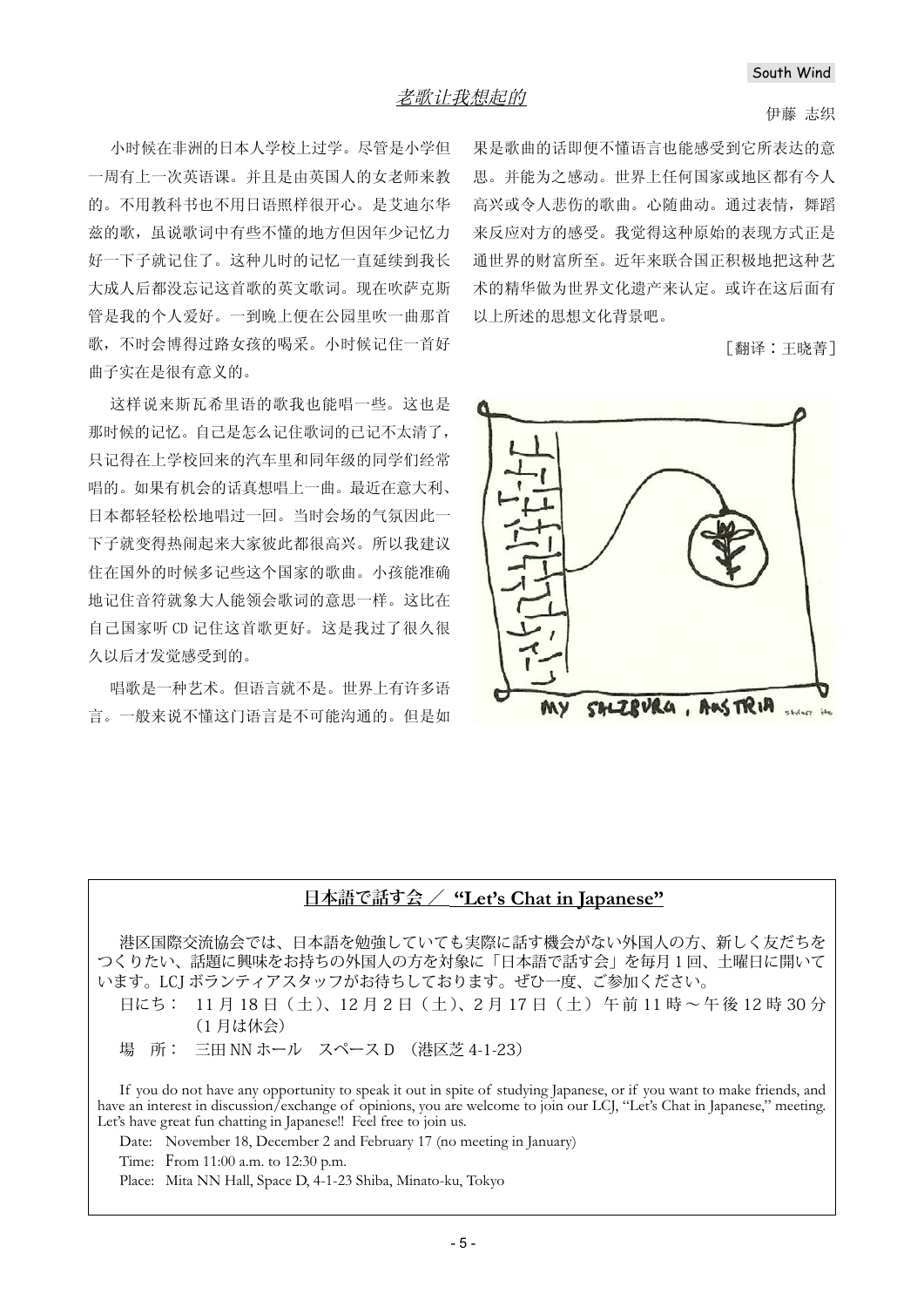# **万国四方八方 (1) 「I'm the King of the Night Time World!!」** 岩船 雅美

[2006 年 8 月 24 日 ] ティーンエイジャーの頃からロックが大好き。

とりわけ、アメリカのロックバンド、KISS が大 好き。派手なコスチュームやアクションとメイクで 有名なグループ。シンプル&ストレートな演奏は、 世界中に何百万人という信奉者を生みましたが、私 もその一人です。今もです。

高校生の時にロック熱は頂点に達し、KISS のリー ドギタリスト、Ace Frehley のギターをコピーする ために平日は最低3時間、休日には8時間ほどエ レキギターを練習していたものでした。忘れられな い KISS の曲は何十曲とありますが、特に想い出に 残っているのは "King of the Night Time World" (邦 題:暗黒の帝王)です。ちょっと引用しますと… "It's so sad livin' at home, Far from the city and the midnight fun, It's so bad goin' to school so far from me, And the dirty things that we've done" 要するに、「家からも学校からも遠く離れたところ に行って二人で暮らそうぜ、俺は暗黒の帝王で君は 闇夜を照らす女王だ」、という歌でした。ティーン

エイジャーが憧れる夢そのもの。そして、KISS の演 奏は、Powerful & Wild! の一言です。 ギターの練習をしながら、家から遠いどこか離れ

た街で暮らす自分を想像して、ニヤニヤしていたも

のでした。想像の中での職業は、世界的に有名なロッ クバンドのギタリストとして成功した自分です。現 実には机の上に大学受験の参考書や問題集が山積み になっておりまして、でもそちらからは、なるべく 目をそらしていましたが…。とはいえ、この曲が、 高校生なりに現実に立ち向かうパワーを与えてくれ たことは確かです。

大学受験の当日も、合格して秋田県から上京した ときも、いつも KISS の曲をウォークマンで聴いて いました。それから今までかれこれ20年以上、こ の King of the Night Time World を聴き続けている のです。当然、この原稿を書いている今も聴いてい ます。

アグレッシブなリズムは、自分の道を進む勇気を 与えてくれました。

ワイルドなギターやボーカルは、エモーショナル なパワーを与えてくれました。

そして、この曲が英語に慣れるチャンスを与え てくれたことが、今の仕事(国際 NGO のスタッフ) に役立っているのです。

King of the Night Time World が、私にとっての 忘れられない曲。

自分の葬式のときには、この曲をかけてもらうよ うに遺書に書いておこうと考えているのです。

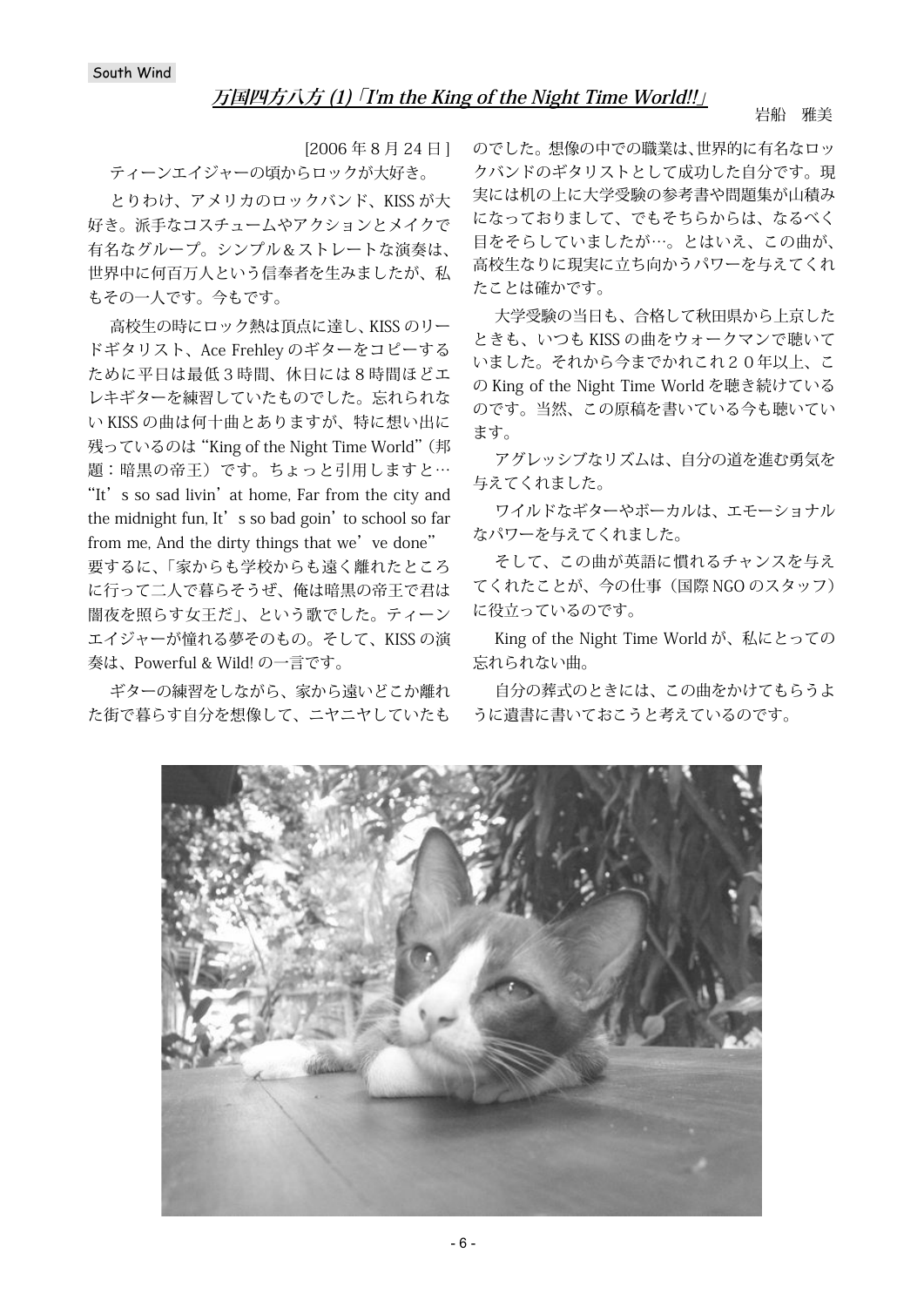## **Every Direction of the World (1) "I'm the King of the Night Time World!!"**

[August 24, 2006]

I have liked rock music since I was a teenager. The band I love best is KISS, an American rock band. KISS is famous for loud and showy costumes, actions, and make-up. The simple and straightforward performances earned millions of followers throughout the world, and I was one of them. I still am.

I reached the acme of passion for rock music when I was a high school boy. I would practice on my electric guitar for at least three hours on weekends and about eight hours on days off trying to follow Ace Frehley, lead guitarist of KISS. The most memorable piece of music is King of the Night Time World. Let me quote a part of it: "It's so sad livin' at home, Far from the city and the midnight fun, It's so bad goin' to school so far from me, And the dirty things that we've done." It means, "Let's live you and me alone far from home and school. I am king of the night time world and you are queen of moonless nights." This was exactly what a teenager dreamed of, and the performance was just powerful and wild!

I smirked picturing myself living in a remote town while I was playing the guitar. I was supposed to be a successful guitarist in a world famous rock band. To be honest with you, there was a stack of study aids and exercises in front of me on the desk, but I tried to divert my attention from them. Anyhow, it is certain that this music gave me the power to deal with high school life.

I kept listening to the KISS tapes on the day of the entrance examination and on the way from Akita to Tokyo after being accepted. Since then, for more than 20 years, I've been listening to King of the Night Time World. I am, of course, doing so now while writing this essay.

The aggressive rhythm gave me courage to go on my way.

The wild guitar and vocal sound gave me emotional power.

The music gave me a chance to approach English, which led me to my current job in an International NGO.

King of the Night Time World is my unforgettable music. I am planning to write a will asking for this music to be played at my funeral.

[Translated by: M. KAWASHIMA]

## $\overline{J}$ 国四面八方 (1) "I'm the King of the Night Time World!!"

岩船 雅美

 $[2006 \, 48 \, 8 \, 1]$ 我从十几岁的时候就非常喜欢摇滚乐。

特别喜欢美国的摇滚乐队--KISS, 这是一个以 华丽的服装、表演和化妆闻名的乐队。单纯直率的演 奏迷倒了全世界数百万歌迷,我也是其中的一个,现 在也是。

在我上高中的时候, 对摇滚乐的迷恋达到了巅峰。 为了模仿 KISS 的吉他手 Ace Frehley, 平时每天至 少要花费3小时练习, 休息日要花上8个小时。令 我难忘的 KISS 的歌曲有几十首, 但最难忘的是"King of the Night Time World" (日语歌名: 黑暗的帝 王)。歌词中有这样的描写:"It's so sad livin' at home, Far from the city and the midnight fun, It's so bad goin' to school so far from me, And the dirty things that we've done",  $\pm$ 意为: "让我们远离家乡远离学校, 去过两个人的生活, 我是黑暗世界的帝王, 你是照耀黑夜的女王"。这正 是十几岁少年的梦想。而且, KISS 的演奏用一句话来 评价就是: Powerful & Wild!

离家乡的城市, 不禁露出微笑。我想像中的职业是成 为世界知名摇滚乐队的成功吉他手。而在现实生活中, 书桌上为准备高考的参考书和习题集堆积成山, 当然 我是尽量不去看它们的 ••••• 即便如此, 这 首歌确实赋予了我这个高中生去面对现实的力量。

无论是在大学考试的当天, 还是考试合格后从秋田 县前往东京的时候, 我都用随身听在听 KISS 的歌曲。 在那以后的 20 多年中, 我一直在听这首 King of the Night Time World, 当然, 在写这篇文章的时候我也 在听。

积极向上的节奏给了我走自己的路的勇气。

豪放的吉他和演唱,赋予了我激情和力量。

这首歌曲还给了我熟悉英语的机会, 对我现在的工 作(国际 NGO 成员)也有很大帮助。

King of the Night Time World 对我来说是一首 难以忘却的歌。

我想在遗书中写明: 在我的葬礼上请人播放这首歌 曲。

[翻译:栗文霖]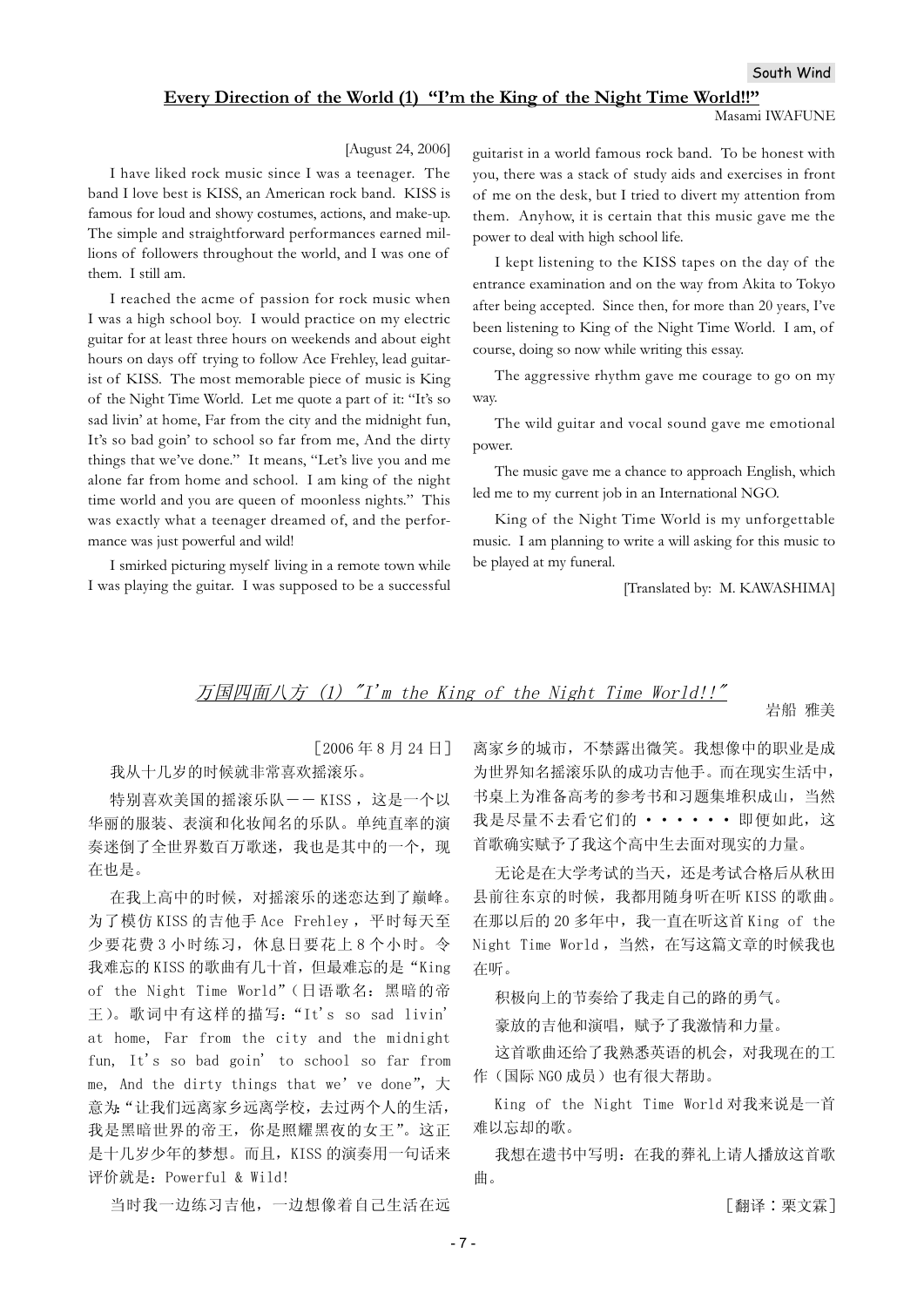[2006年8月16日]

音楽なら、音痴の私でも、Leon Jessel の「おもちゃ の兵隊の行進」、チャイコフスキーの「四羽の白鳥 たちの踊り」を聴いていれば、いつでも癒される気 がする。日本ならどこからか山下達郎の CM ソング 『クリスマスイブ』が流れてくれば、私は思わずそ のお店に入ってしまうだろう。

「おもちゃの兵隊の行進」ほどの名曲になると、 現在、中国の小学校で音楽教材にも選ばれている。 メロディは比較的覚えていられるが、歌詞まで厳密 に正確さを求められない限り、忘れられない歌はあ りすぎる。世界どこでも、いつでも聞こえてきそう な「Yesterday Once More」、「Country Road」等 名曲なら、皆忘れないよね。

でも、厳密に忘れない歌というのであれば、私 は、幼い時いつも友だちと遊びながら歌った歌謡曲 の「友達を探す」を挙げたい。

「探して、探して、友達を探して

一人の良いお友達を見つけた

お辞儀をして、握手をして

君はもう私の良いお友達だよ、

再見」

今、この純粋な歌詞を書きながら、笑い出してし まった。最初うちの娘が日本に来たのは小学四年生 の時だった。当時彼女は全然日本語を喋れない。私 は娘を品川公園へ遊びに連れて行った。いきなり初 対面の日本の子どもと一緒に遊んでも、子どもたち はすぐ仲良くなった。明日また会おうと約束をし、 涙を流しながらのお別れだった。しかし、次の日は 行かなかった。大人の私はとても申し訳ないと思っ たが、子どもはやはり切り替えが早かった。まさし くこの歌の通りの " 再見 " だ。

私は小学校を卒業した頃から、恥ずかしくて「友 達を探す」を歌えなくなった。しかし、日本に居ても、 中国に居たときでも、踊りながら歌っている子ども を見かけたら、もちろんこの歌を歌っているはずが ないのに、この歌が聞こえて来る。

大人になって、この単純な歌詞からよく「君子之 交淡如水」という哲人の教えを思い出すようになっ た。友人というのは、そういう付き合いだろう。

恐らく世界中の人びとにとって、特に異国で暮 らしている方にとっては、音楽は生活に欠かせない ものだ。私も数多くの日本の歌手が好きだ。CD ま で持っている歌手なら、猿岩石と野猿だった。ちな みに、この二組の歌手に曲を提供していた秋元康は、 私が好きな作詞家だ。それでもこの二組は解散して から何年もたっていないのに、彼らのヒット曲を今 は思い出せない。

日本の歌手に限らず、日本に来てからも、私が好 きな華人出身の歌手は少なくないのだ。今なら一青 窈、昔だと、ジュディ・オング、アグネス・チャン、 テレサ・テンがいる。特にテレサ・テンの「時の流 れに身をまかせ」なら、恐らく私に限らず、華人世 界から日本に来た方は、カラオケへ行ったら、まず この曲を歌うだろう。しかし画面上の歌詞提示が無 かったら、私は、こんな有名な曲でも歌えない。

私がまともに歌詞まで忘れていない歌といえば、 中国の多くの有名歌手が歌っていた「童年」だ。未 だにまるで日々の自分のことを言われているよう に、時々歌い出してしまう。

「いつも、寝る前、やるべき宿題を終わっていな いことを思い出す

 いつも、試験後、読むべき教科書を読んでいな いことに気がつく」

この歌を現実の僕に書き直したら、

「いつも、寝る前、仕事が終わっていないことに 気が付く

いつも、リリース後、入れるべき項目が漏れてい ることに気がつく」

もし、「友達を探す」という歌が私の小学校卒業 までの甘い思い出を全て絞り込んだ歌というなら、 大学卒業までの酢っぱい思い出は、すべて「童年」 に濃縮されているといえる。この二つの歌を歌いだ したら、お友だち、お袋、オヤジ、故郷のおじさん とおばさんたち、皆が次から次へと脳裏に浮かんで くる。

「駄菓子屋には何でもあるのにポケットには5円 さえなくて

 諸葛四郎と悪魔党のどちらが宝剣を奪うのかが 気になっている

 隣のクラスのあの娘はなんでまだ僕の窓の前を 通らないんだろう

 口では年号を唱え、手には漫画、心には初恋が あった少年時代」

 歌は不思議だ。正直、私は完璧に歌える歌はあ まりない。

しかし、幼い頃、学んでもいないのに覚えたこの 二つの歌を、私は永遠に忘れないだろう。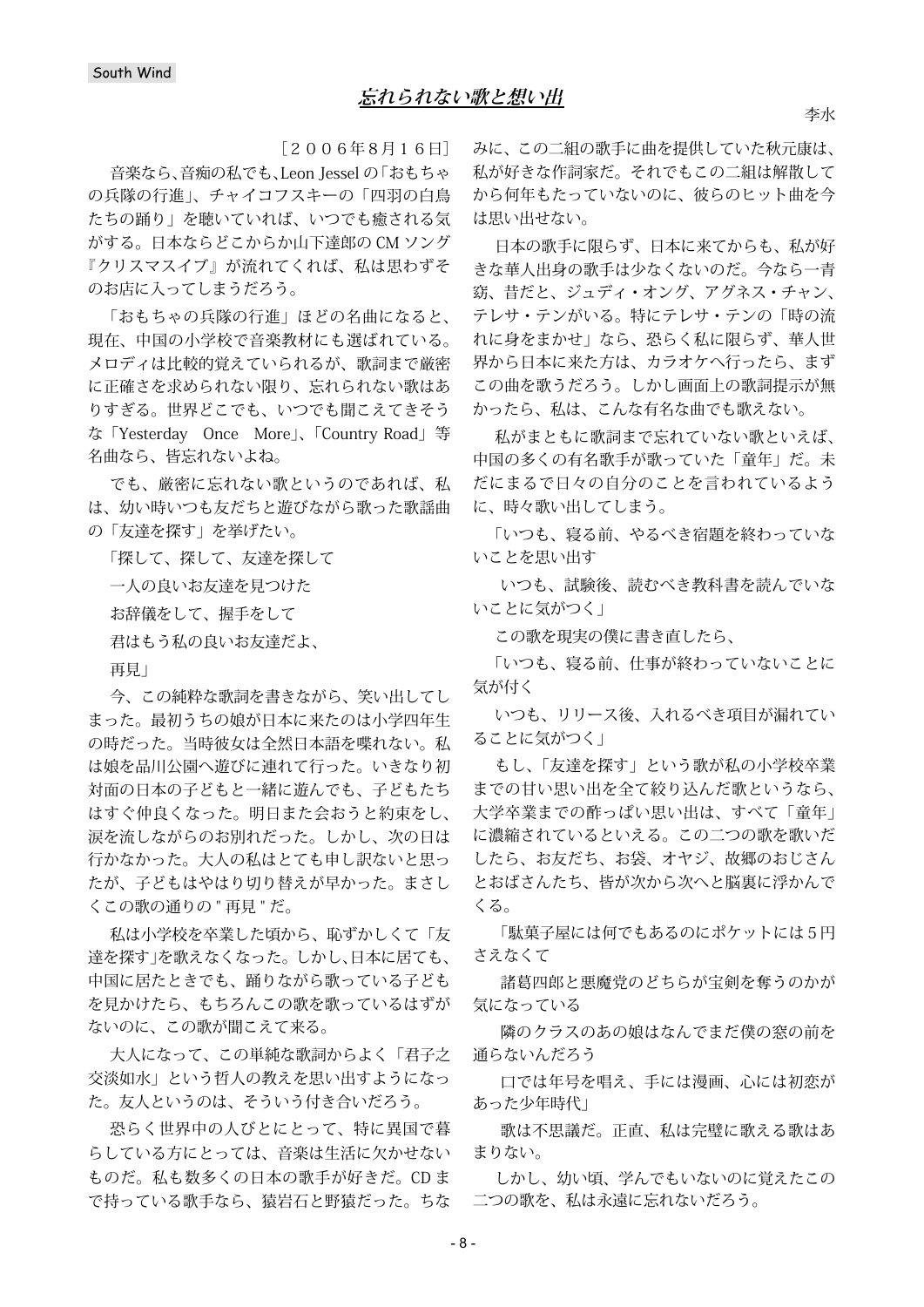#### **Memorable songs and memories I can't forget.**

[August 16, 2006]

Although I have no ear for music, I feel at peace every time I hear the "Parade of the Wooden Soldiers" by Leon Jessel or "The Dance of the Four Swans" from Swan Lake by Pytor Ilyich Tchaikovsky. In Japan, for example, I can't resist entering a store playing the song "Christmas Eve" by Tatsuro Yamashita.

Many grade schools in China use the "Parade of the Wooden Soldiers" as a teaching material, since it is very famous. The melody is easy to memorize. Besides, there are plenty of songs that we remember, even if we don't need to memorize their lyrics. You will probably also remember popular songs such as "Yesterday Once More" and "Country Roads," which are often heard in many places around the world.

But if I had to name the song that I have really never forgotten, it would have to be "Finding Out My Friends," a song I always sang with my friends when I was a child.

"Find out, find out, and find my friends out.

Found a good friend.

Bow and shake hands with each other.

You are now my friend.

Sai chen (good bye)."

I began to chuckle to myself while I was writing this lyric down. My daughter was a fourth grader when she came to Japan and she didn't know any Japanese.

I took her to Shinagawa Park and she played well with children she didn't know. And when she left, they tearfully said, "See you tomorrow." But she didn't go to the park the next day. I worried about it, but she had already moved on. It was just "sai chen (good bye)."

I felt awkward about the meaning of this song, so I haven't sung "Find Out My Friends" since I graduated from grade school. However, in China, and even in Japan, I hear this song in my mind every time I see children dancing and singing, even though they can't be singing it.

As a grown up, I remember a sage's words through this simple lyric, "Kunshi no majiwari ha awakikoto mizu no gotoshi" (The friendship between men of virtue is is light like water). That's what the relationship with friends is all about.

I guess music is a necessary part of life for people all over the world, especially those living foreign countries. I also like many Japanese singers. I have CDs of Saruganseki and Yaen. In this connection, the songwriter Yasushi Akimoto, who wrote compositions for these two groups, is my favorite. I don't remember their hit numbers however, although not so many years have passed since they stopped their activities.

Even in Japan, I have favorite singers who are not always Japanese; some are from China. For example, recently, I like Hitotoyo, and in the past I favored Judy Ongg, Agnes Chan and Teresa Teng. Teresa Teng's "Toki no nagare ni mi wo makase" (I Only Care About You) is so popular that many people from China choose it first when they go to karaoke, but I still can't sing it without reading the subtitles.

One song that I memorized perfectly is "Tong Nian" (Childhood) which was sung by many popular Chinese singers. I sometimes think of this song as if it were about me.

"I always remember undone homework I should do before going to bed.

I always find a textbook unread that I should have read for the exam. "

To transpose some words to fit my situation;

"I always find undone work I should do before going to bed.

I always notice an omitted item that should have been done before release."

I could say that all of my sweet memories up to the time of my grade school graduation are compressed into "Finding Out My Friends," while all of my sour memories through university graduation are compressed into "Tong Nian." When I sing these two songs, my friends, my mother, my father and my uncles and aunts in my hometown always float through my mind.

"I don't have even five yen, while a candy shop has everything.

I worry about which Zhuge Si Lang or Mogui Dangyu steals the treasured swords.

Why hasn't the girl in the next class passed the window in front of me yet.

I'm back in my youth when I mumble the name of era, carry a comic book and cherish my first love."

Songs are strange. I don't remember so many of them perfectly—only those two songs that I memorized unconsciously in my early childhood and will never, ever forget.

[Translated by: E. NOMOTO]

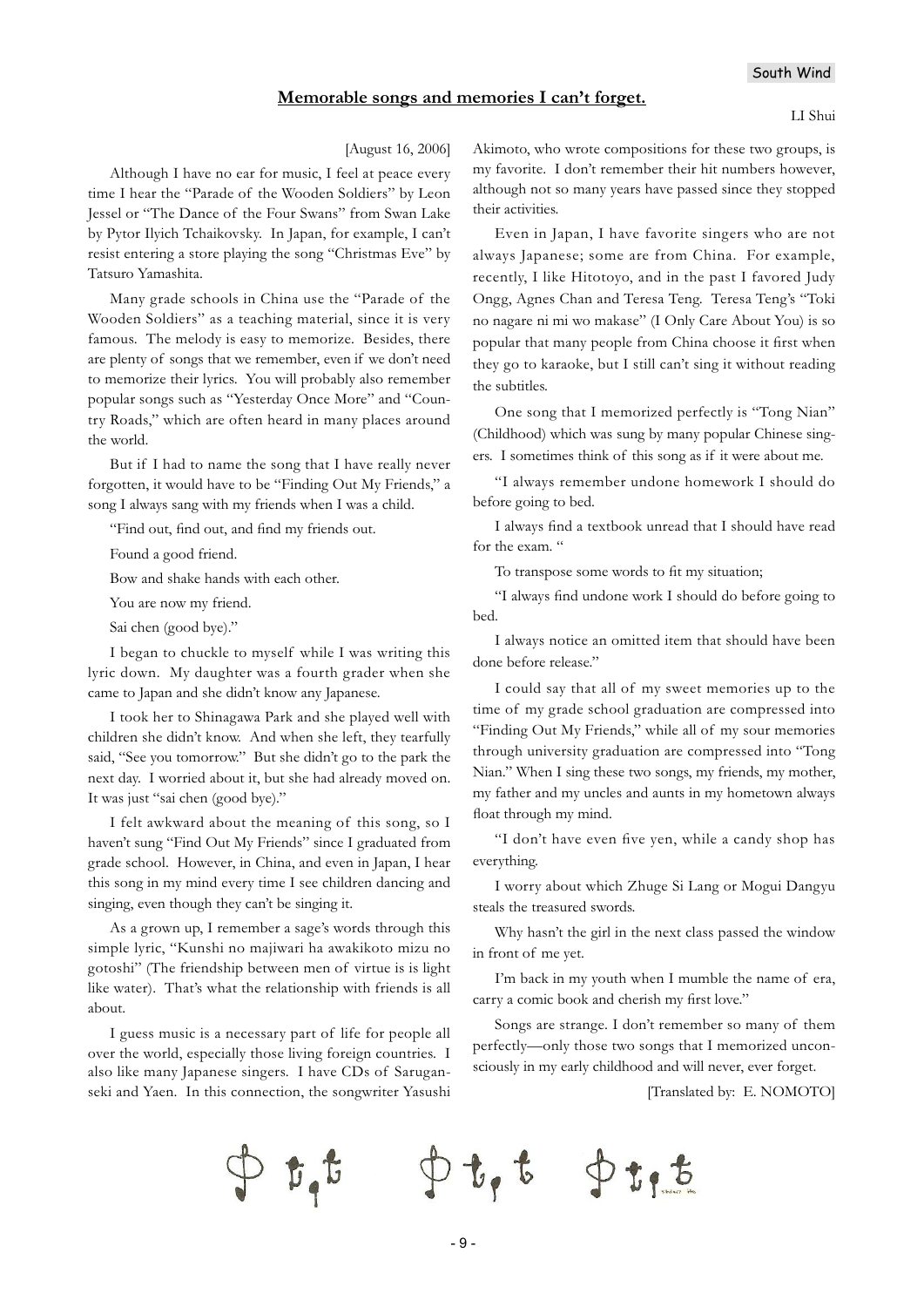$[2006年8月16日]$ 

说到音乐, 尽管我是一个门外汉, 可是无论什么时 候只要听到 Leon Jessel 的「玩具兵进行曲」, 和柴 可夫斯基的「四小天鹅舞曲」,都会今我感到心旷神怡。 在日本要是从哪个店里传出山下达郎的 CM 歌曲『圣 诞节前夜 |, 我几乎会禁不住走讲那个店。

像「玩具兵进行曲」那样的名曲, 在中国已被选 入小学音乐教材。音乐旋律比较容易记, 不过, 如果 不要求准确的歌词的话,不能忘记的歌简直数不清。 在世界各地,几乎无论什么时候都有可能听到的名曲 [yesterday once more], [country road] 等, 都是 不太容易忘记的。

但是, 我真正忘不掉的歌, 是我小的时候 与朋友 一边玩一边唱的童谣「找朋友」。

[找呀, 找朋友

找到一个好朋友

敬个礼, 握握手

你是我的好朋友,

再见」

现在, 我一边回忆着这个单纯的歌词, 一边笑了起 来。我的女儿最初来到日本的时候是小学四年生。当 时孩子还根本不会说日语。我带着女儿夫品川公园玩。 虽然是与初次见面的日本孩子一起玩, 孩子们也立刻 就成了好朋友。甚至约定明天再见, 分手的时候竟流 了眼泪。可是, 第二天没去成。作为成年人的我感到 非常抱歉。不过, 还是小孩子调整快。简直就是歌中 所唱的"再见"。

从小学毕业的时候开始, 我就害羞地不再唱「找朋 友」了。可是,不论是在日本,还是在中国,只要一 看见边跳边唱的孩子、我就会想起这首歌, 就好像听 见孩子们在唱这首歌一样。

成年以后, 这个单纯的歌词总是让我想起「君子之 交淡如水」的哲人教诲。所谓朋友,就应该是这样的吧。

恐怕对全世界的人们,特别是对生活在异国他乡 的人来说,音乐几乎可以说是生活里不可缺少的部分。 我也喜欢许多日本的歌手。要是连CD都有的歌手, 是猴岩石和野猿。顺便说一句, 向这二组歌手提供曲 子的秋元康, 是我喜欢的作词家。可是, 即使是这两 组歌手,解散之后也没几年,我已经想不起他们的歌  $\mathcal{T}$ 。

不仅是日本歌手,我喜欢的在日华人歌手也不少。 现在有一青窈, 从前, 翁倩玉, 陈美玲, 邓丽君。特 别是邓丽君的「一切都听凭时光的安排」,恐怕不仅我, 从华人世界来到日本的朋友们, 如果去了卡拉OK, 首先会唱的一定是这首歌。可是如果没有画面上提示 的歌词, 我连这首有名的歌也唱不下来。

要是说连歌词都没有忘的歌,是很多中国著名歌手 唱讨的「童年」。这首歌简直就象是在说我自己每天 的事一样,有时我也哼起这首歌。

[总是要等到睡觉之前,才知道功课只做了一点点, 总是要等到考试之后,才知道该念的书还没有念」

按照现实的我,这首歌可以改写成这样,

「总是要等到睡觉之前,才知道该干的活还没有干 宗

总是要等到交活之后,才知道一些必须的项目忘掉  $T|$ 

如果说,「找朋友」这首歌充满了我小学毕业为止 的甜蜜回想, 到大学毕业为止的酸酸的记忆, 可以说 全部被浓缩在[ 童年 ]这首歌里了。只要一唱起这首歌, 朋友,妈妈,爸爸,故乡的叔叔和阿姨们,所有的朋 友都会浮现在我的脑海里。

「服务社里什么都有, 就是口袋里没有半毛钱

诸葛四郎和魔鬼党到底是谁抢走了那口宝剑

隔壁班里的那个女孩为什么还没有经过我的窗前

嘴里的年号,手里的漫画,心里初恋的童年

歌是不可思议的。老实说,我能够完美地唱下来的 歌也没几首。

可是,年幼的时候,学也没学过的这二首歌,是我 永远也不会忘记的。

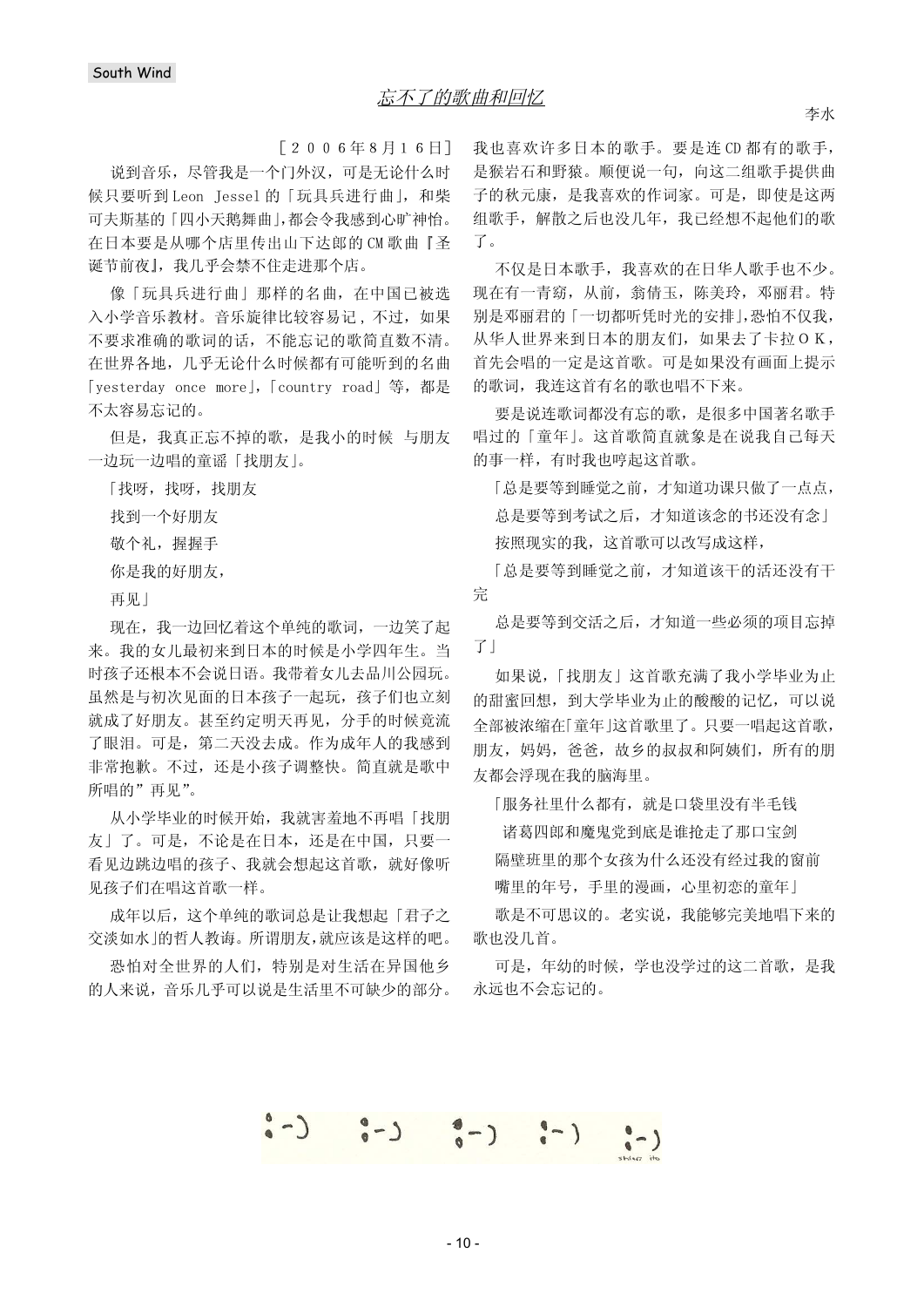[2006 年6月3日]

父の職場で働いている中国人留学生の女の子た ち3名が、日本を離れることになり送別会を実家で 開きました。彼女たちには、旦那さんがいて、留学 するために夫婦で日本にやってきていたのです。送 別会の料理で、1品だけは、彼女たちがその場で、 作ってくれるということでした。それは、餃子でし た。そして、面白いことに 3 名の女性が作る餃子が、 1人1人違っていました。

餃子は、中国の一般的な家庭料理です。ところ が、家庭によって工夫が違っていて、全く同じ餃子 というのはないのです。そして、送別会は盛り上が り、CATVのカラオケ・チャンネルを使って、カ ラオケをやりました。そして、彼女たちは、喜納昌 吉作曲の「花」という曲を北京語で歌ってくれまし た。わたしは、沖縄を代表するこの歌が中国語でも 歌われていることに驚きました。中国語には、中国 語の良さがあり「花」がより美しい歌であることが 感じられました。

その後、彼女たちから見た日本について、さまざ まな観点から体験を語ってくれました。彼女たち同 士で話すときは中国語、彼女たちが私たちと話すと きは日本語でした。そして、わたしはこの送別会で、 ある発見をしました。それは、海外の文化を体験す るためには、必ずしも現地に行かなくて良いという ことです。中国の人を自宅に招き、中国の料理を食 べ、話し、歌を聞くこと。これは、中国への旅行と、 同じ体験なのだということに気がつきました。

わたしは、1週間に2~ 3 回は中華料理を食べ ます。しかし、中華料理を食べるだけでは中国を感 じることはできません。しかし、家に来てもらって 家族と一緒に話をする、食事をする。歌を歌っても らう。すると、中国を感じることができます。

最近、外国人の留学生のホームスティ受け入れに ついての新聞記事を読みました。新聞記事によると、 ホームスティを受け入れる日本人の家庭が不足して いるようです。一方、日本人は海外旅行が大好きで す。ゴールデン・ウィーク前には、成田空港に出国 する人が列をなしています。

日本は、ホームスティには消極的なのに、海外旅 行は大好きな国なのです。これは、ちょっと変だな と感じます。なぜなら、異文化を体験するという観 点からは、海外旅行もホームスティ受け入れも同じ ことだからです。

外国人のホームスティを受け入れると、自宅に いながら海外を体験できます。飛行機に乗って海外 に行くことだけが、異文化体験ではありません。異 文化を体験するためには、必ずしも行く必要はなく、 来てもらっても良いのです。わたしは、送別会の体 験によって

自宅で異文化を楽しむ、簡単な方法を学ぶことが できました。

# **港区国際交流協会「交流サロン」のご案内**

参加者が自由におしゃべりする場として、隔月第三金曜日の夜、「交流サロン」を開いています。 12 月は特別企画の「もちつき大会」。日にち・時間・場所が変わります。詳細はお問い合わせ下さい。 Tel. 03-3578-3530

> 12月10日(日)午前10時~11時30分 アークヒルズ カラヤン広場

#### **MIA Friendship Lounge – Let's talk over a cup of tea!**

MIA's Friendship Lounge is not a lecture or a classroom. Our main purpose is to enjoy chatting, exchanging views and making friends over a cup of coffee or tea. The 3<sup>rd</sup> Friday of every 2nd month is your time to participate in mutual understanding and communication between Japanese and non-Japanese residents. In December we will have a special event: a mochi-pounding festival. For details, please call MIA at: 03-3578-3530.

> Dec. 10 (Sun.), 10:00-11:30 AM Ark Hills Karajan Plaza

#### 交流社交室信息

作为参加者可以自由谈话的场所,隔月的第三个星期五晚上,举办"交流沙龙"。12月举办特殊节目"春 年糕大会"。日期 • 时间 • 地点会有所变更,详情请查询。详细的情况请打电话问询: 电话 03-3578-3530

> 时间: 12月10日 (星期日)上午10:00~11:30 地点: ARK HILLS 卡拉扬广场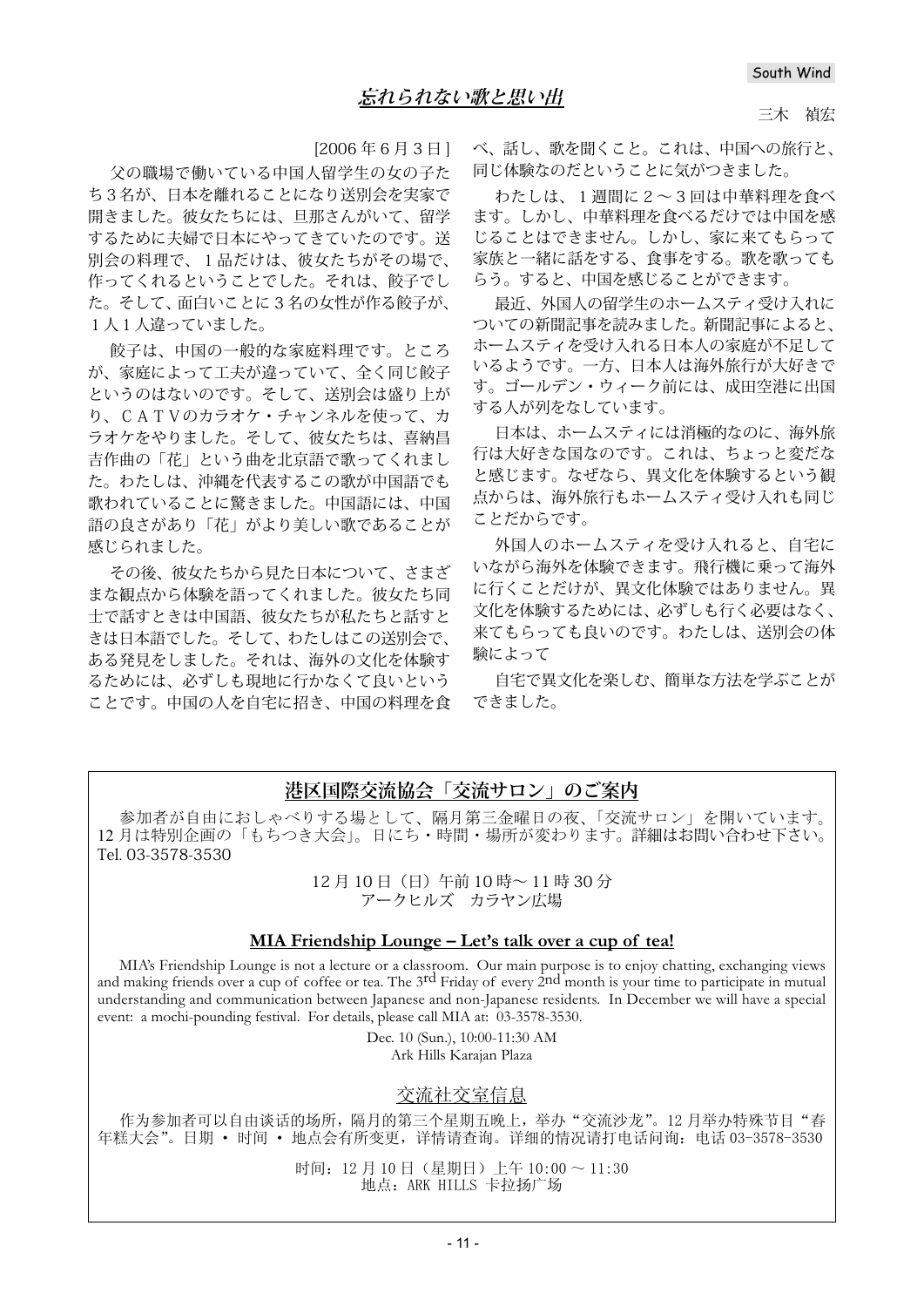#### **I'll never forget that song and its memories**

[June 3, 2006]

A few years ago, we held a farewell dinner party for some students who had been studying in Japan. They came to Japan with their husbands and got to know my father because he is a professor at the university they attended.

The three women said that they would make one kind of food for the party at my house. They made gyoza (jiao-zi, or potstickers) and each of the three made it differently. Since gyoza is considered to be home cooking in China, each family has its own recipe and no two are really the same.

After dinner, we turned on the CATV karaoke channel. The students sang Okinawan composer Shokichi KINA's "Hana" (Flower) in Chinese. I was surprised that they could sing a typically Okinawan song in their own language, but thought that it sounded beautiful.

After that, we talked about their experiences in Japan. They spoke Chinese among themselves and Japanese to me and I discovered something. You don't have to visit a country to experience foreign culture. Inviting Chinese people to my home—eating with them, singing with them, talking to them—I felt as if I was visiting China.

I eat Chinese food two or three times a week, but that doesn't give me a sense of Chinese culture. Inviting Chinese people to my home and eating, talking, singing and spending time with them does.

I recently saw an article about homestays in a Japanese newspaper. According to the article, there are not enough Japanese host families and the number is decreasing every year. On the other hand, the number of Japanese people going abroad is increasing. For example, Narita Airport is full of Japanese people leaving Japan to spend the Golden Week holiday abroad.

The Japanese don't want to offer homestays, but love to go abroad. I think this is very strange because, from the standpoint of experiencing a different culture, being a host family and going abroad are pretty much the same thing.

By being a host family, we can experience a different culture without leaving home. It is very simple. Many Japanese people think that they can experience a different culture just by getting on a plane and going overseas. But traveling is not necessary. We can have others visit us. I was able to experience a different culture in my own home through my farewell party for the three Chinese students and learned an easy way to experience another culture.

## **令人难忘的歌曲和回忆**

#### 三木 禎宏

 $[2006年6月3日]$ 

在父亲公司工作的3名女中国留学生。临离开日本 之前在我家为她们开了个送别会。她们都结了婚有丈 夫所以是夫妇一起来到日本的。那天饭桌上有一个菜 是她们当场现作的。那就是饺子了。

饺子在中国是家常菜。但是不同的家庭所做出来的 饺子不相同。接着送别会用了 CATV 的卡拉奥凯频道 大家一起唱了卡拉奥凯, 气氛一下子变得热闹起来了。 于是她们用普通话唱了喜纳昌作曲的「花」。我很吃 惊这首冲绳民歌竟然用中文也能唱并且「花」这首歌 由此变得更优美动听了。

过后, 她们从各自不同的观点出发谈了不少对日本 的看法。她们之间用的是中文,和我们即用日语来进 行交流, 通过这次送别会, 我发现体验外国的文化并 不一定要去这个国家将中国朋友接到自己家来, 吃吃 中国菜说说话,唱唱歌会有去中国旅行过的同样的感 受。

一星期吃 2、3 次中国菜, 是感受体会不到中国的。

但是请到家里来做客和我们一起说话、吃饭、唱歌则 会感受不少。

最近读了关于接受留学生 home stav 的消息。根 据报纸介绍的, 现在接受这种学生的家庭似乎不太多。 与之相反、喜欢到国外去旅行的日本人则会使黄金周 期间的成田机场变得人山人海。

日本是一个接受 home stay 很消极但却很热衷于 海外旅行的国家。我觉得这稍微有点儿不可思议。为 什么这样说, 是因为其实从体验异文化的角度来说, 去国外旅行和将外国人接到自己家来住些日子是同样 的。

将外国人接到自己家来可以做到不出家门即可体 验到这个国家的风俗文化。单单坐飞机去国外,是 体会不到什么地。所以并不一定要去旅行, 将对方接 到自己家里来做一下客就行。通过这次送别会我学会 到了在自己家里照样可以简简单单地体味到异国文化 了。

[翻译:王晓菁]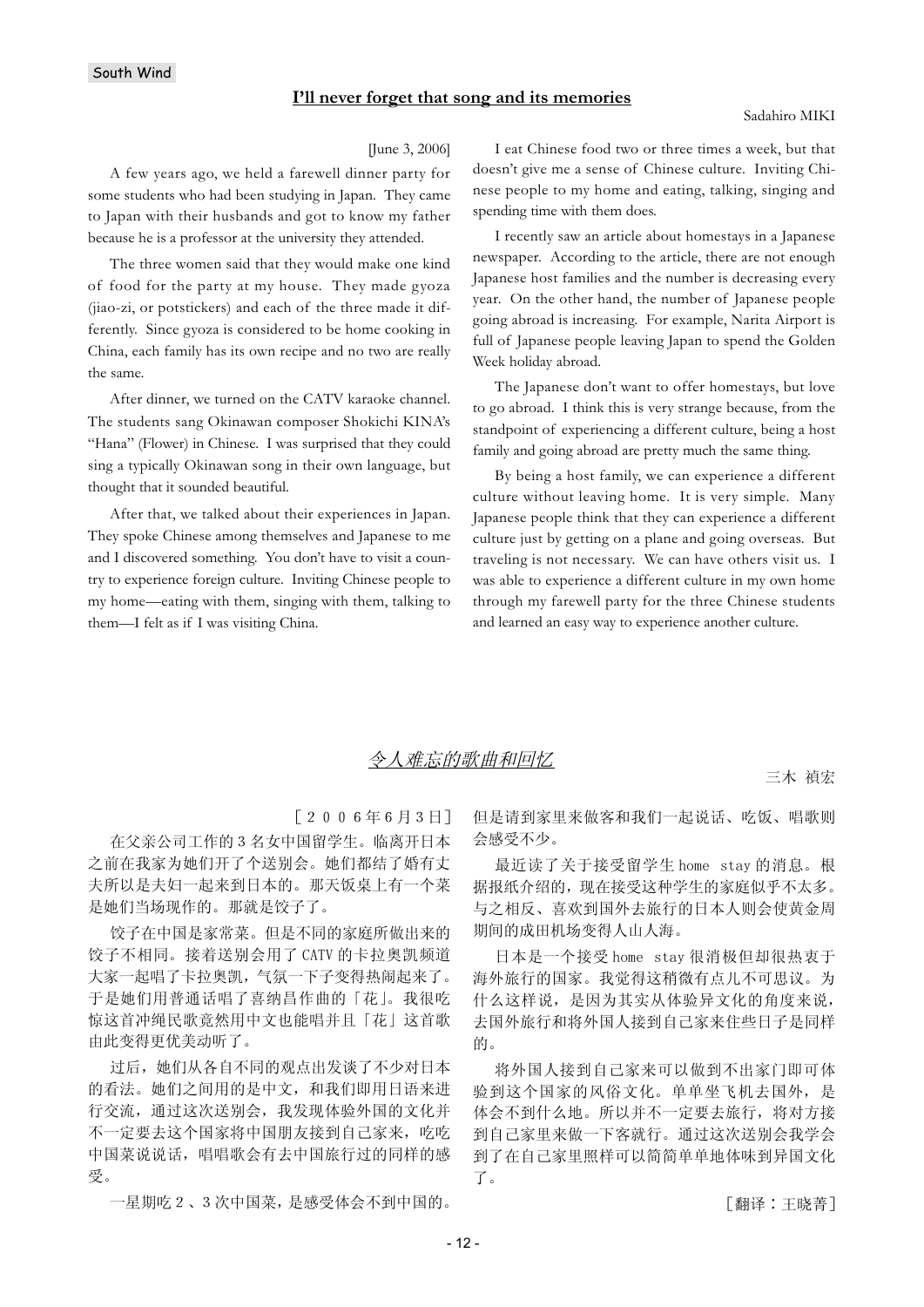**スティーヴンス・はるみのアメリカ便り (48) 泣きながら去っていった作曲者**

スティーヴンス・はるみ

[ 2006年8月25日 ] この世に音楽の嫌いな人など居るのだろうか? どの国でも、どの社会でも、そのサウンドは違っ ても音楽というのは人びとに娯楽を与えるだけで なく、希望や勇気を与えたりしているのではないだ ろうか。時には意見を主張したり、喜び、悲しみ等 の感情を伝えたりする媒体にもなるのが音楽であろ う。

楽器など一つも弾けないし、楽譜もろくに読めな いのだが、私は音楽を聴くのは大好きで、音楽を耳 にしない日などないくらい毎日音楽に耳を傾けてい る。これまでに大好きになった曲は数限り無くあり、 その曲の一つひとつに思い出があり、特別な思い出 に繋がる曲を一つ選ぶのは簡単なはずであった。と ころが、今まで聴いたことのある曲と思い出を頭 の中で辿ってみたのだが、どうしてもこれと言う思 い出と曲が見つからない。しばらく考えるうち、こ うした思い出というのはその曲を実際に聴いた時に 刺激されて蘇るものであり、曲名だけでは蘇らない ものなのだ、と気がついた。そうして悩んでいるう ちに、突然ある曲とその曲を作ったある人物がふと 心に浮かび、頭から離れなくなってしまった。個人 的な思い出に繋がる曲ではないが、主人の仕事で南 米ボリビアに住んでいた時の思い出に繋がる曲であ る。

80年代の終わり頃、『ランバダ』と言う曲が特 異なダンスと共に世界中で大ヒットした事があっ た。ブラジルのグループが歌い、それに合わせた挑 発的なダンスと共にあっと言う間に世界中でヒット チャートに上っていった。日本でもたくさんの人が

この曲を聴いた事だろう。主人と私はその頃ボリビ アに住んでおり、ボリビアでもテレビやラジオから この曲はしばしば流れたが、曲が流行ると共にこの 曲は地元で大きな論争の中心となった。ブラジルか ら世界中に広まったこの曲は実はボリビアの人がも ともと作った曲で、オリジナルは静かで、メランコ リーなアンデスのフォークソングであった。ボリビ アでは地元の人気グループがそのオリジナルを歌っ てCDも出していたのである。ブラジルのグループ が出したCDにはこの曲が元はボリビアのフォーク ソングであると注釈をつけたものの、世界中でこの 曲がブラジル発祥と信じられるようになるとボリビ アでは憤りを覚える人も少なくは無かった。この曲 の元の作者は勝手に彼の曲を使ってお金儲けをした ブラジルの関係者たちを告訴した。ボリビアは豊か な国とは言えず、その作者も決してお金持ちとは言 えない生活だったはずである。発展途上国では芸術 家の『著作権』が守られない事は珍しくは無く、彼 にとっては先の見えない訴訟であったに違いない。 それから数年して、『ランバダ』も人びとの間で薄 れた記憶となった頃、新聞に小さくこの曲の作者 の事が載った。『ランバダ』の作者がボリビアで結 核との闘病生活の末静かに病院で亡くなった、とい う記事だった。著作権をめぐる訴訟は未だに光を見 ないままであったから、彼は無念の思いでこの世を 去った事であろう。メロディーをそのまま『ランバ ダ』に盗まれた彼の曲は"Llorando se fue"『泣きな がら去って行った』というタイトルであった。この 記事を読んだ後、この曲はなおさらメランコリーに 響いた気がした。

# **もちつき大会/ Mochi-tsuki (Rice-pounding)**



Date /Time: Sunday, December 10, 2006; from 10:00 a.m. to 11:30 a.m.

Place: Ark Hills Karajan Plaza, 1-3 Roppongi, Minato-ku, in front of Suntory Hall

For further information please call MIA at (03) 3578-3530 or e-mail t-sugisawa@minato-intl-assn.gr.jp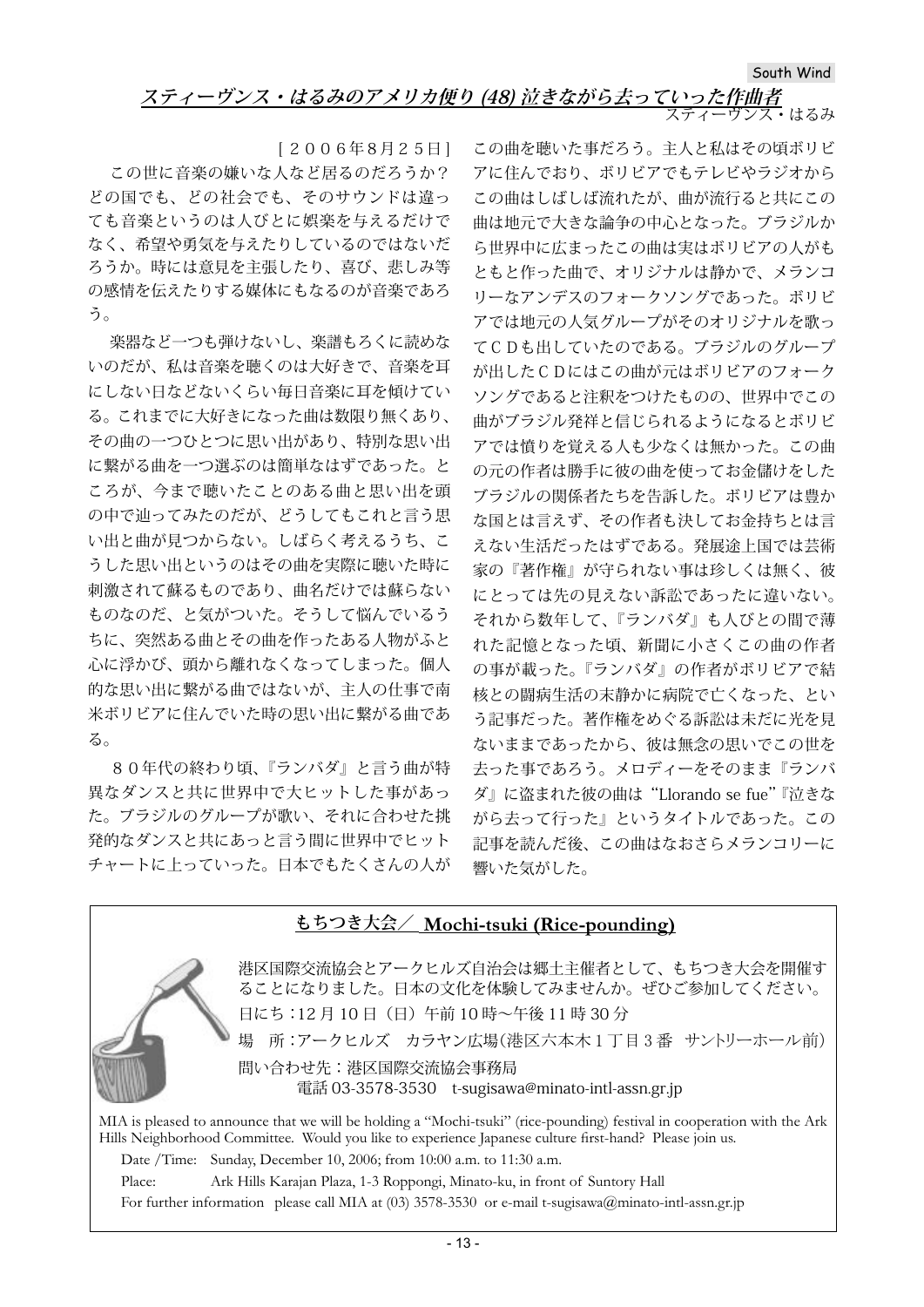#### **A letter from the USA (48) Songwriter who left crying**

#### Harumi STEPHENS

#### [August 25, 2006]

Who hates music in this world? While the sound might be different from country to country, or from society to society, music not only entertains, but also gives hope and courage to people. Music can be the means to express your opinion, joy or sorrow.

 While I can't play any musical instrument and I can barely read music, I love to listen to music. There is not a day that goes by without my listening to music. There are countless songs that I have loved and each song has special memories. I thought it would be easy to pick one special song with a special memory. I searched my mind going through my memories and the songs I used to listen to. However, no particular song came to my mind. Then I realized that memories like that have to be triggered by listening to music, not by a song title. While I struggled to find one song that has a special memory attached to it, a song and the person who wrote it suddenly popped into my mind. It kept coming back to me and I could not get it out of my mind. This song does not have a link to any personal memories. However, it does remind me of our life in Bolivia.

Towards the end of the 80's, there was a song called "Lambada" which became a huge hit internationally along with its characteristic dance. A Brazilian group sang this song. The song and the provocative dance quickly took over the hit charts in many countries. I am sure that many people listened to this song in Japan. My husband and I were living in Bolivia when this song became popular. It was played on TV and radio in Bolivia quite often. However, as the song became popular, it also became the center of controversy. The song that was spreading all over the world was originally written by a Bolivian. The original song was a quiet, melancholic Andean folk song. A popular local group sang the original song and even made a CD. It was quite upsetting to the people of Bolivia to see the whole world starting to believe that the song had originated in Brazil. The Bolivian musician who wrote this song filed a civil suit against the people who had used his song for profit without his permission. Bolivia is not a rich country and the original writer of the song was not rich. It is not uncommon in developing countries to find copyrights not well protected. It must have been very frustrating to him.

Several years later, when "Lambada" had almost disappeared from people's memories, I saw a small article in a newspaper about this Bolivian songwriter. It said that the original writer of "Lambada" had died in a hospital after losing his battle with tuberculosis. His lawsuit had not yet seen any light of hope. He must have left this world with great sadness. The song he wrote and the melody which was stolen to create "Lambada" was titled "Llorando se fue." (The person left crying.). The song sounded much sadder after reading this article.

## 美国来信 (48) 流着泪离去的作曲家

Harumi N. STEPHENS

 $[200648]25]$ 

世界上大概没有人不喜欢音乐吧? 无论在哪个国 家、哪个社会,即使声音不同,音乐不仅给人带来娱乐, 而且给人希望与勇气。音乐并常常表示意见, 成为传 达喜悦、悲伤等感情的媒体。

我虽然不会弹任何一种乐器, 也不太憧乐谱, 但 很喜欢听音乐, 几乎没有一天不倾听音乐。至今为止, 有那么多喜爱的歌曲, 每个曲子都有回忆应很容易选 择一首有特别回忆的曲子。我试图回想某一曲子和有 关回忆, 但找不到一曲。我想了一下, 忽然注意到, 回忆是听到音乐时被其刺击而回想起来的, 仅仅曲名 不能勾起回忆。突然一首曲子和作曲者浮上心头,佛 之不去。这是与个人回忆有关的曲子, 那是因丈夫的 工作住在南美坡利比亚的时候。

8 0年代末期, 一首名为"Lambada"的歌与独特 的舞蹈风摩了全世界。巴西的歌手组合唱着这首歌, 跳着挑逗的舞蹈, 一下子传遍了世界。在日本也有很

多人听过这曲子吧。当时我与丈夫住在坡利比亚, 电 视、收音机也常播放它,但在当地引起了很大争议。 从巴西传向全世界的这支歌,本来是坡利比亚人作曲, 初始是宁静、优伤的安弟期民歌, 坡利比亚当地人气 组合唱了此歌的原创版,并出了CD。巴西组合的CD 虽然注明此曲原是坡利比亚民歌, 但全世界都相信这 是源自巴西的歌。此歌创作者也绝不是有钱人。在发 展中国家,艺术家的著作权被侵的情况并不少见,对 于作者, 这是个看不到尽头的诉讼。又过了几年, 当 "Lambada"这首歌已被人们淡忘时, 报纸上登了有关 作者的一小段报道"Lambada 的作者因结核病不治在 坡利比亚医院去世"。关于著作权的诉讼并没有结果, 他一定是怀着遗憾而去的吧。被 Lambada 窃去乐曲的 原歌,名为"流着泪离开"。看到这个报道后,觉得 这个曲子更优伤了。

[翻译:王菲]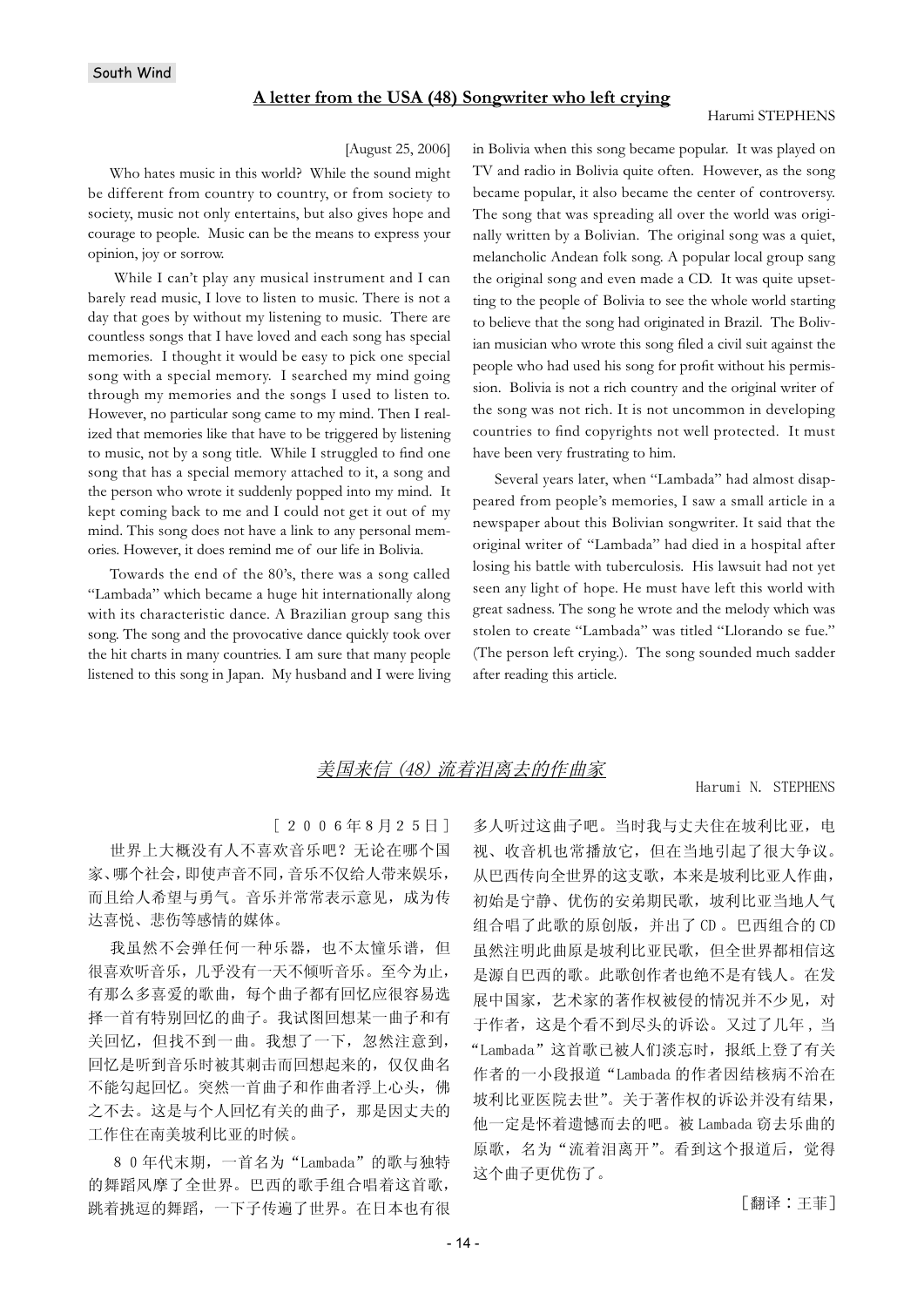## **編集後記**

今号のテーマ「忘れられない歌と想い出」について、皆さんから素敵な原稿をたくさん寄せていただき ました。小学生の頃にうちに「くちびるに歌を持て」という本がありました。川で遭難しかけた人びとが、 1人の少女の歌によって不安が消えて気を取り直し、助けられたという話でした。小さい頃から聖歌隊や学 校の合唱部で歌っていた私は、「歌はどこにでも持っていける」という柔軟性、そして人の気持ちに勇気や 喜びを与えられることに感心した覚えがあります。今号の原稿を読みながら、あらためて歌の持つ力につい て思いを深めました。

さて、次号のサウスウィンドでは「おしゃれ」をテーマに皆さんからの原稿をお待ちしています。私が「お しゃれ」と聞いて思い浮かべたのは伯母です。若い頃は洋裁もしていた彼女は、80 歳に近い今もとてもおしゃ れで、旅行の時にもきちんとたたんだ服をとてもうまく合わせて着こなします。そして服を買う時にはデザ インだけでなく、麻や綿などの素材についてもよく確認してから買っています。彼女のように、服装にちょっ としたこだわりを取り入れておしゃれをしている人もいますが、それだけに関わらず、しぐさや生き方のお しゃれもあるでしょう。皆さんからの寄稿をお待ちしています。

編集長:ののがきあつこ

#### **Postscript**

In this issue we introduce contributions under the theme of "That unforgettable song and what it means to me," and I personally enjoyed reading them. When I was little, I read a book at home titled "Keep a song on your lips." The story was about people who were almost shipwrecked and were saved by songs a girl sang for them. I used to sing in a choir and I enjoy singing. I was impressed by the flexibility of the songs and the power they have to encourage people in the book. Reading the contributions in this issue again, I found the power the songs have.

For the next issue, we are inviting contributions on the theme "O-share" (fashion). This word reminds me of my aunt. She was a tailor when she was young. Now she is nearly 80 years old and she seems still stylish. When she travels, she folds her clothes beautifully and coordinates her limited wardrobe well. When she buys clothes, she is careful not only about the designs, but about the materials as well. Some people might think about fashion as I do, but others might think of it as fashion in gestures or a way of life. We look forward to receiving your contributions.

Editor-in-chief: Atsuko NONOGAKI

## 编辑后记

这一期的题目是「忘不掉的歌和回忆」,从诸位那里得到了许多原稿都很精采。我小的时候家里有一册「把 歌带到唇边」的书。说的是在河里遇难的人们,由于听到了一个少女的歌声,打消了不安产生了勇气,最终得 救了。从小在圣歌队和学校的合唱部里唱歌的我觉得歌曲可以「带你走遍四方」,还能给人们勇气和喜悦。读 了这一期的原稿,我再一次体会到了歌的力量。

下一期的主题是「时髦」,编辑部在盼着诸位的来稿。「时髦」让我想起我的姑母。姑母年轻的时候做过裁缝, 近 80 岁的现在也挺讲讲究,即使是旅行也适时宜地合计好穿戴。买衣服时不仅注重式样,更注重素材。象姑 母一样,在服装上有点讲究的人也有许多。不仅是服饰,在行为举止和生活方式上讲究点「时髦」的人也有许多。 编辑部在等着来自诸位的「时髦」的投稿。

「翻译:李水ヿ